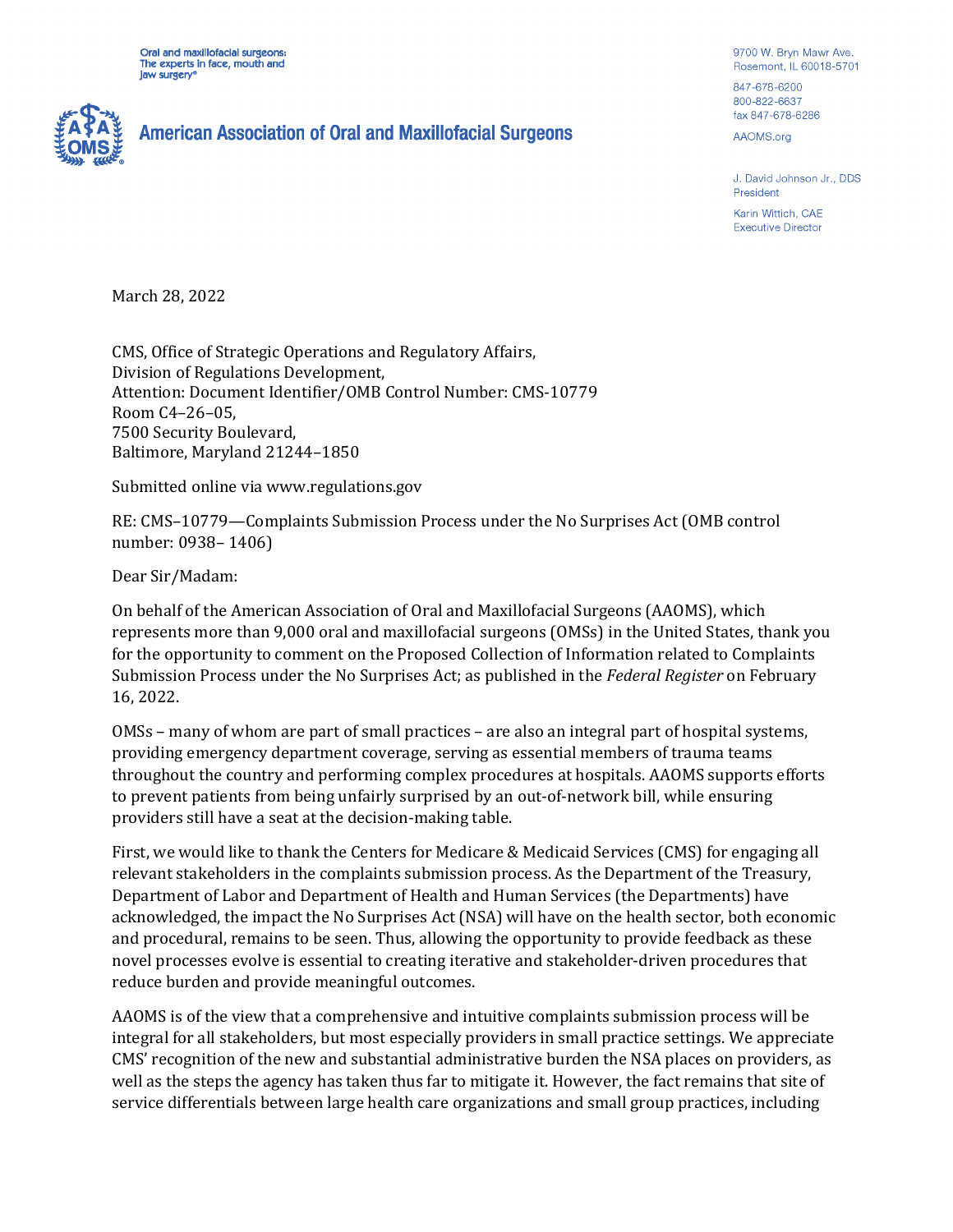both economies of scale and staffing limitations, present unique administrative challenges for providers in small practices to meet compliance standards.

The Departments had previously sought comment on the expansion of the complaints process to include all consumer protections and balance billing requirements of the NSA, as compared to focusing solely on the application of the qualifying payment amount (QPA) as required in the statute. AAOMS agrees with the broader scope of the complaints process.

Many of the newly established provisions under the NSA, with the application of the QPA being just one, require collaboration between various stakeholders. Straightforward and purposeful interactions between providers and insurers are necessary, as is the underlying belief in the validity and equity of these processes. For instance, should the determination of the out-of-network rate proceed into open negotiation or to arbitration via the independent dispute resolution (IDR) process, there will be increased reliance on transparency, accuracy and efficiency from all parties. As such, regulatory oversight of all factors, through the complaints submission process, will be imperative to ensuring such pathways are both meaningful and fair and that all relevant parties are making good faith efforts to comply. Appropriate application of the QPA is incredibly important to providers, but an IDR process made more arduous by an insurer failing to operate within the given parameters, would be detrimental to providers and undercut the intent of the statute.

AAOMS is of the view that the No Surprises Help Desk Complaint Form, submitted via the CMS web portal, will be a valuable resource to providers moving forward. However, we encourage the Departments to consider the complaints submission process as one that is continually evolving and we stress the importance of continual stakeholder feedback as providers and insurers begin to engage in these new processes and utilize the complaints submission process. The data generated through such feedback has the potential to provide valuable insight into the effectiveness of the newly established provisions, utilization of the negotiation and arbitration processes, market impact as well as overall compliance. It may also aid in the judicious enforcement of the regulation, enhance consumer protection and improve the quality and utility of the processes themselves.

As significant as protections and requirements of the NSA are to patients, they are - and will likely continue to be - administratively and operationally challenging for providers as well as represent a drain on already scarce practice resources. As such, the complaints process must strike a delicate balance. There must, for example, be recognition of those providers making good faith efforts towards compliance as well as a mechanism to address those who are not. Additionally, providers have been given less than ample time to design and implement novel workflows in order to meet the newly established compliance standards; therefore, we strongly encourage HHS to utilize enforcement discretion with respect to providers in the complaints resolution process as complaints may initially reflect procedures and/or workflows that require further development rather than be viewed as blatant noncompliance.

AAOMS is of the view that, although necessary, the complaints submission process is representative of further administrative burden for providers, especially those in small practice settings. As such, we disagree with the Departments' estimate of the time it will take for a complainant to gather all relevant information required for complaint submission as well as the projected economic impact of the process. We understand that basic data collection is obligatory; however, for this process to be meaningful, it will require the provider's input and participation. For small, independent practices that lack the expert personnel and/or departments dedicated to ensuring compliance, it